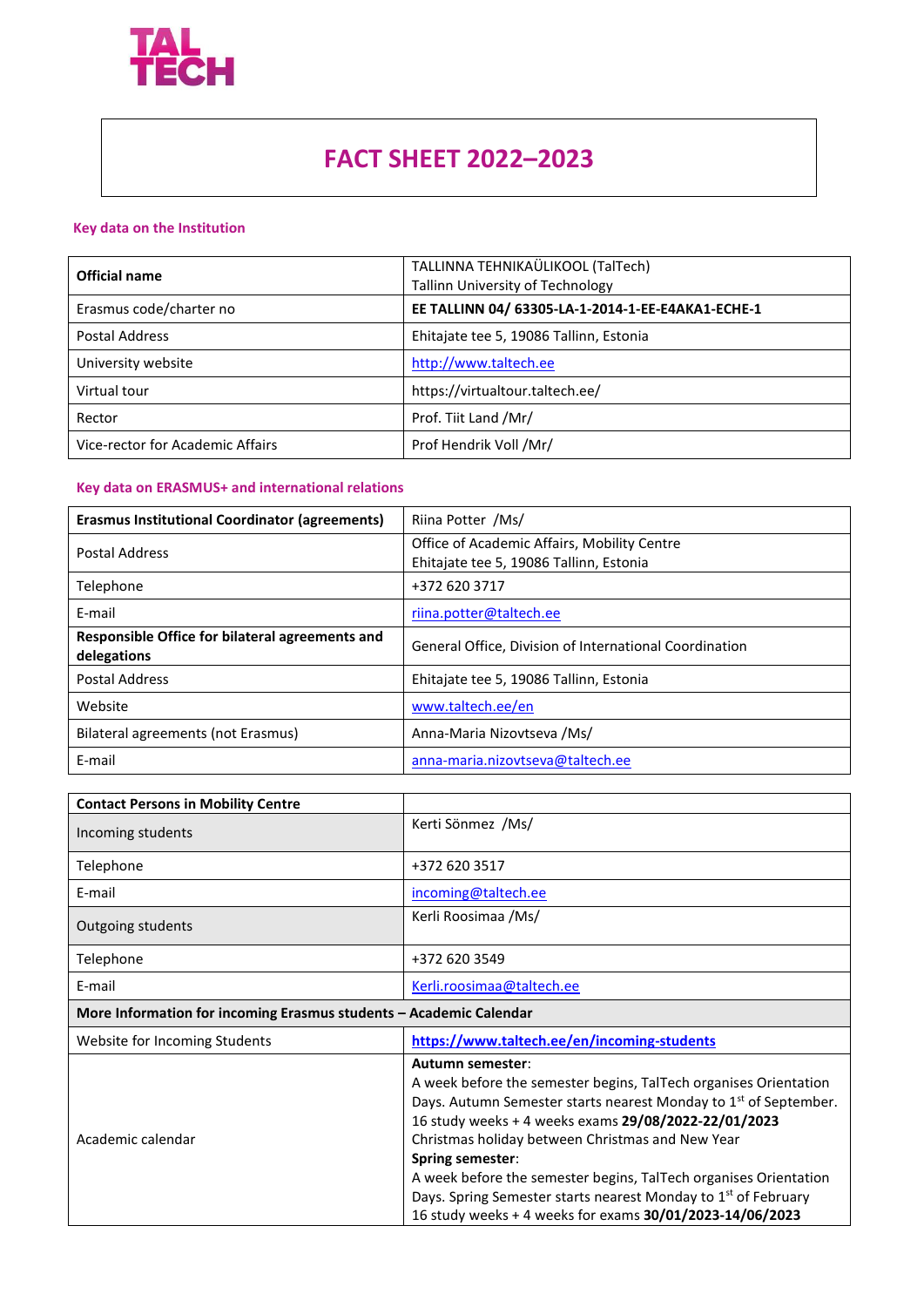| Nominations should be sent to                                                                                                                                                                                                                                                                                                                                                                                                                                            |                                                                                                                                                                                                                                                                                                                                                                                                                                                                                                                                                                                                                                                                                                                                                                                                                                                                                                                                                                                                                                                                                                                                                                                                                        |
|--------------------------------------------------------------------------------------------------------------------------------------------------------------------------------------------------------------------------------------------------------------------------------------------------------------------------------------------------------------------------------------------------------------------------------------------------------------------------|------------------------------------------------------------------------------------------------------------------------------------------------------------------------------------------------------------------------------------------------------------------------------------------------------------------------------------------------------------------------------------------------------------------------------------------------------------------------------------------------------------------------------------------------------------------------------------------------------------------------------------------------------------------------------------------------------------------------------------------------------------------------------------------------------------------------------------------------------------------------------------------------------------------------------------------------------------------------------------------------------------------------------------------------------------------------------------------------------------------------------------------------------------------------------------------------------------------------|
|                                                                                                                                                                                                                                                                                                                                                                                                                                                                          | Name and e-mail address of the student, the study period, level and<br>study field, your contacts, please send to incoming@taltech.ee<br>The system will change, the host universities will be informed                                                                                                                                                                                                                                                                                                                                                                                                                                                                                                                                                                                                                                                                                                                                                                                                                                                                                                                                                                                                                |
| Required documents<br>(enclose them with the online application form)<br>https://www.taltech.ee/en/admission-and-<br>application                                                                                                                                                                                                                                                                                                                                         | <b>Online Application form</b><br>٠<br>Learning Agreement. List of courses is available at<br>https://www.taltech.ee/en/courses-english<br>The list updates twice a year a month before the<br>application deadline in April and October.<br>Transcript of Records from home institution<br>Certificate of English language proficiency (min level B2)<br>Copy of the identification document<br>(Copy of the passport for NON-EU students)<br><b>CV</b>                                                                                                                                                                                                                                                                                                                                                                                                                                                                                                                                                                                                                                                                                                                                                               |
| Deadlines for applications                                                                                                                                                                                                                                                                                                                                                                                                                                               | 15 May - Autumn Semester or full academic year<br>15 November - Spring Semester                                                                                                                                                                                                                                                                                                                                                                                                                                                                                                                                                                                                                                                                                                                                                                                                                                                                                                                                                                                                                                                                                                                                        |
| Exchange students can choose courses from<br>degree programmes delivered in English (see at<br>right column). However, there may be some<br>minor changes and prerequisites for exchange<br>students. Therefore, we offer twice a year (in<br>April and October) a special course list for<br>exchange students at our web page<br>https://www.taltech.ee/en/courses-english<br>Students are allowed to change their Learning<br>Agreements once they arrive to Estonia. | <b>Bachelor studies:</b><br>International Business Administration (BA)<br>Law (BA)<br>٠<br>Integrated Engineering (BSc)<br>$\bullet$<br><b>Cyber Security Engineering (BSc)</b><br>$\bullet$<br><b>Master studies:</b><br>International Business Administration (MA)<br>$\bullet$<br>Law (MA)<br>$\bullet$<br>Technology Governance and Digital Transformation (MA)<br>$\bullet$<br>Cybersecurity (joint programme with University of Tartu)<br>$\bullet$<br>$(MSc)*$<br>Computer and Systems Engineering (MSc)<br>٠<br>Communicative Electronics (MSc)<br>$\bullet$<br>Digital Health (MSc)<br>Software Engineering (MSc)*<br>Industrial Engineering and Management (MSc)<br>Mechatronics (MSc)<br>٠<br>Design and Technology Futures (joint programme with<br>Estonian Academy of Arts) (MSc)*<br>Environmental Engineering and Management (MSc)<br>٠<br>Materials and Processes of Sustainable Energetics<br>$\bullet$<br>(joint programme with University of Tartu) (MSc)*<br>Technology Wood, Plastic and Textiles (MSc)<br>Applied Physics (MSc)<br>E-Governance Technologies and Services (MSc)<br>* Joint Programmes with other Estonian Universities.<br>Exchange students can choose only TalTech's courses. |
| Grading system                                                                                                                                                                                                                                                                                                                                                                                                                                                           | Final assessment may be either graded or non-graded.<br>$5 -$ excellent<br>$4 - very good$<br>$3 - good$<br>2 - satisfactory<br>$1 - poor$<br>$0$ – failed<br>In the instance of a non-graded assessment, a threshold shall be<br>established. With a student's reaching or surpassing this threshold,<br>the assessment shall be indicated as sufficient $-A$ (pass), or, in the<br>case of a student's not reaching the threshold, the assessment shall<br>be indicated as not sufficient $- M$ (fail). MI - not attended.                                                                                                                                                                                                                                                                                                                                                                                                                                                                                                                                                                                                                                                                                           |
| <b>ECTS Credits</b>                                                                                                                                                                                                                                                                                                                                                                                                                                                      | Tallinn University of Technology uses ECTS Grading System. One<br>ECTS corresponds to twenty six (26) hours of studies (lectures,                                                                                                                                                                                                                                                                                                                                                                                                                                                                                                                                                                                                                                                                                                                                                                                                                                                                                                                                                                                                                                                                                      |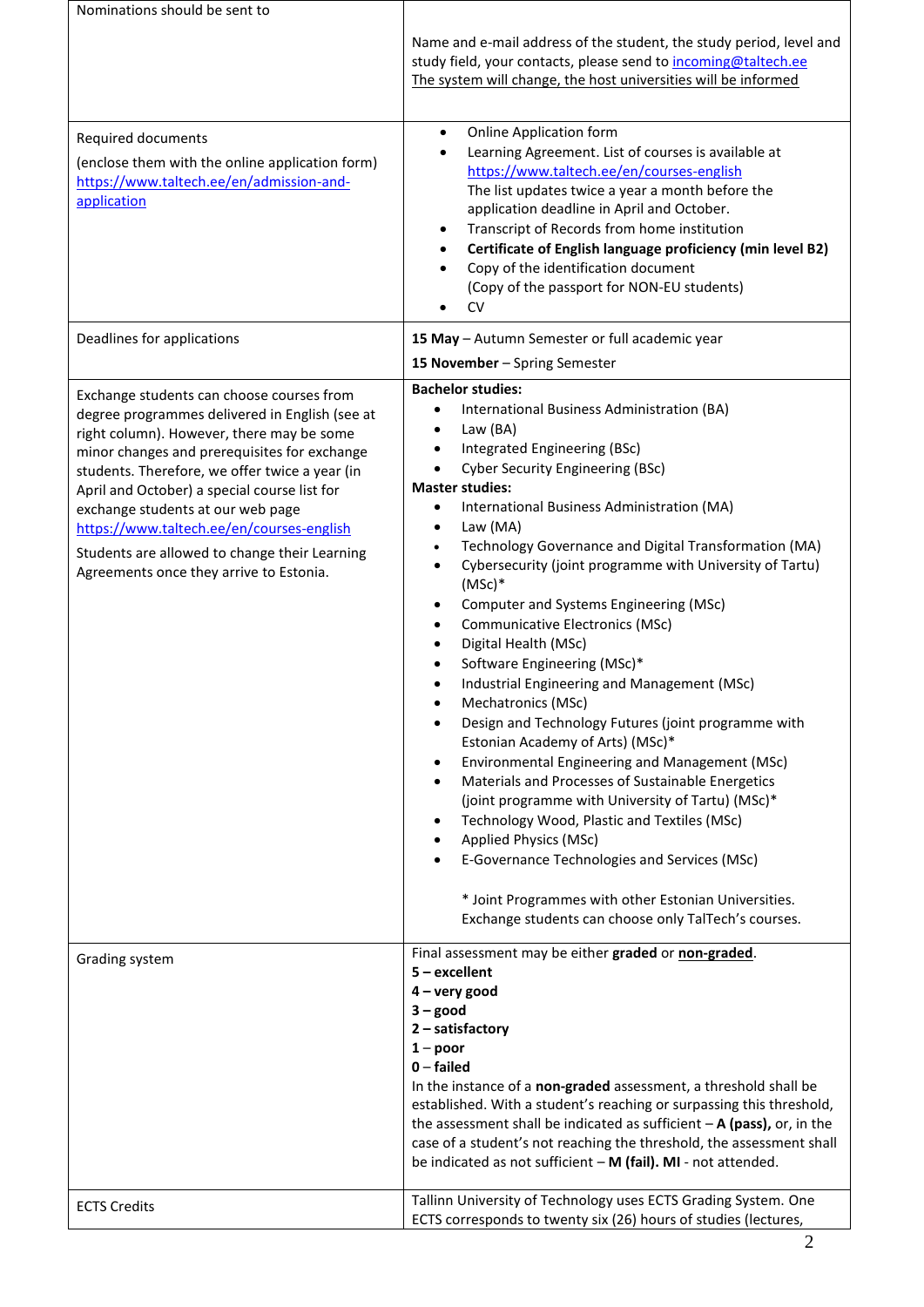|                                   | seminars, practice, home works) performed by student.                                                                |
|-----------------------------------|----------------------------------------------------------------------------------------------------------------------|
|                                   | 1 full academic year=60 ECTS normal workload                                                                         |
|                                   | 1 semester=30 ECTS normal workload                                                                                   |
|                                   | Minimum amount of ECTS, students have to apply, is 15 ECTS per<br>semester, maximum around 40 ECTS.                  |
| Language requirements             | Level of English must be at least B2 for non-native speakers                                                         |
|                                   | (For example: TOEFEL ibt 72, IELTS 5,5, TOEIC 780 and above).                                                        |
| <b>FAQ</b>                        | Find answers to Frequently Asked Questions at our web page:                                                          |
|                                   | https://www.taltech.ee/en/faq-0                                                                                      |
|                                   | Academic Hostel www.academichostel.com provides limited                                                              |
|                                   | number of places for exchange students. All the applicants get                                                       |
| Accommodation provided by TalTech | information after the application deadline, when and where they                                                      |
|                                   | have to pay the deposit. First come, first served. Prices per person                                                 |
|                                   | are about between 240 and 450 EUR, depends on the room.<br>https://www.taltech.ee/en/exchange-studies/accommodation  |
|                                   | Private housing costs largely depend on the location and size of the                                                 |
|                                   | flat. On average, the prices range from 300 (without utilities) to 500                                               |
| <b>Private Accommodation</b>      | EUR or more for an average private flat. During wintertime the                                                       |
|                                   | utilities, additionally, might be around 100-300 EUR per month.                                                      |
|                                   | Living expenses are lower than in old or northern EU countries,                                                      |
|                                   | however higher than expected usually. Each student can determine                                                     |
|                                   | other expenses individually depending on their needs.<br>No tuition and labs fees. You also don't need to buy books. |
|                                   | Housing: Usually between 250-500 EUR per month.                                                                      |
|                                   | Meal cost at TalTech canteens: Morning 2-3 EUR, Lunch 5 EUR.                                                         |
|                                   | Canteens are closed on Sundays and evenings.                                                                         |
|                                   | Transport from the airport: By taxi, single ride in Tallinn around 10-                                               |
|                                   | 15 EUR. Single Bus ticket costs 2 EUR.                                                                               |
| Living Expenses                   | Local transport for getting to classes:                                                                              |
|                                   |                                                                                                                      |
|                                   | Students from third countries pay 30 EUR for 30 days.                                                                |
|                                   | EU students pay during the first month 30 EUR. Once they<br>have registered the living place and got an Estonian ID  |
|                                   | card, the transport is free.                                                                                         |
|                                   |                                                                                                                      |
|                                   | Free time: Depends on the student's lifestyle.                                                                       |
|                                   | From 0-1000 EUR per semester.                                                                                        |
|                                   | Any other costs: In the beginning of the semester students may                                                       |
|                                   | need ISIC or Estonian student card, some passport size photos, a                                                     |
|                                   | library card, make some copies. 10-20 EUR per semester.<br>D-type Visa is required from non-EU students.             |
|                                   | https://www.taltech.ee/en/citizenship-and-residence-issues                                                           |
| Visa                              | Non-EU students with other EU countries' visas and Living Permits                                                    |
|                                   | for study purpose are accepted                                                                                       |
|                                   | Library                                                                                                              |
|                                   | Academic hostel                                                                                                      |
|                                   | <b>Group Study Rooms</b><br>Wifi in the campus                                                                       |
|                                   | ATM-s                                                                                                                |
| <b>Student Services</b>           | Cafeterias                                                                                                           |
|                                   | <b>Student Counselling Office</b>                                                                                    |
|                                   | Self-Service Laundry                                                                                                 |
|                                   | Bindery                                                                                                              |
|                                   | Sport Centre (students get credits for Basics of Physical Movement)                                                  |
| <b>Orientation Days</b>           | Before the beginning of official Semester TalTech organizes<br>Orientation Days for new students.                    |
|                                   | ESN TalTech for all exchange students in Tallinn.                                                                    |
| <b>Student Organisations</b>      | ESN TalTech IC, who is offering many events, but also providing also                                                 |
|                                   | limited amount of individual tutoring.                                                                               |
|                                   | Many local student organisations.                                                                                    |
| How to arrive to Tallinn?         | Lennart Meri Tallinn Airport (Lennujaama tee 12)                                                                     |
|                                   | The Tallinn Bus Station (Lastekodu 46)                                                                               |